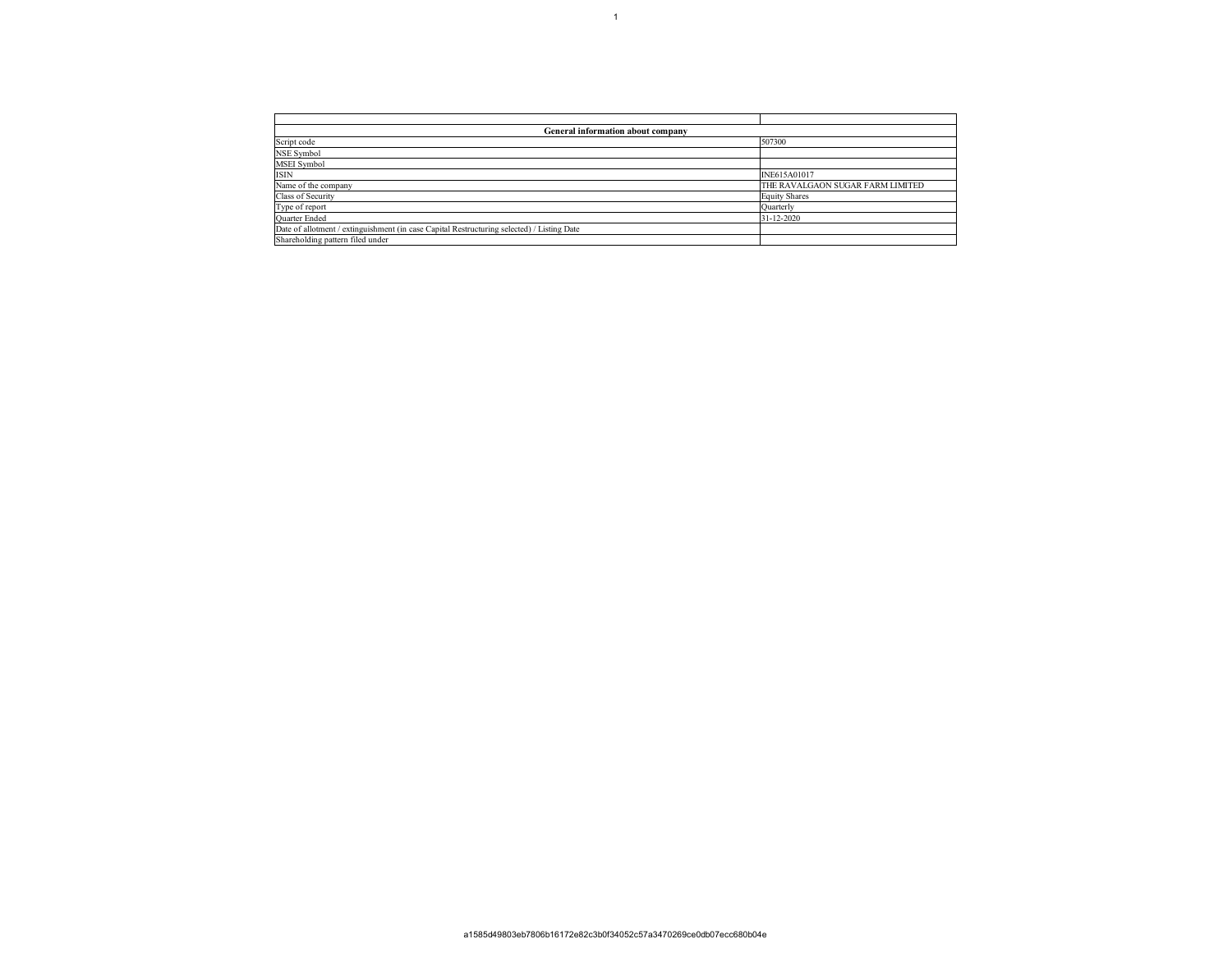| Sr. | Particular                                                                             | Yes/No         | Promoter and          | <b>Public</b>                                                                                                          | Non Promoter-Non |
|-----|----------------------------------------------------------------------------------------|----------------|-----------------------|------------------------------------------------------------------------------------------------------------------------|------------------|
| No. |                                                                                        |                | <b>Promoter Group</b> | Shareholder<br>Public<br>NC<br>NO<br>NC<br>NO<br>N <sub>O</sub><br>NC<br>N <sub>O</sub><br>NO.<br>NO<br>NC<br>NO<br>NC |                  |
|     | Whether the Listed Entity has issued any partly paid up shares?                        | NO             | N <sub>O</sub>        |                                                                                                                        |                  |
|     | Whether the Listed Entity has issued any Convertible Securities?                       | NO             | NO                    |                                                                                                                        |                  |
|     | Whether the Listed Entity has issued any Warrants?                                     | N <sub>O</sub> | NO.                   |                                                                                                                        |                  |
|     |                                                                                        |                |                       |                                                                                                                        |                  |
|     | Whether the Listed Entity has any shares against which depository receipts are issued? | NO.            | NO <sub></sub>        |                                                                                                                        |                  |
|     | Whether the Listed Entity has any shares in locked-in?                                 | N <sub>O</sub> | NO                    |                                                                                                                        |                  |
|     | Whether any shares held by promoters are pledge or otherwise encumbered?               | NO.            | NO <sub></sub>        |                                                                                                                        |                  |
|     | Whether company has equity shares with differential voting rights                      | 'NO            | NO                    |                                                                                                                        |                  |
|     | Whether the listed entity has any significant beneficial owner?                        | Yes            |                       |                                                                                                                        |                  |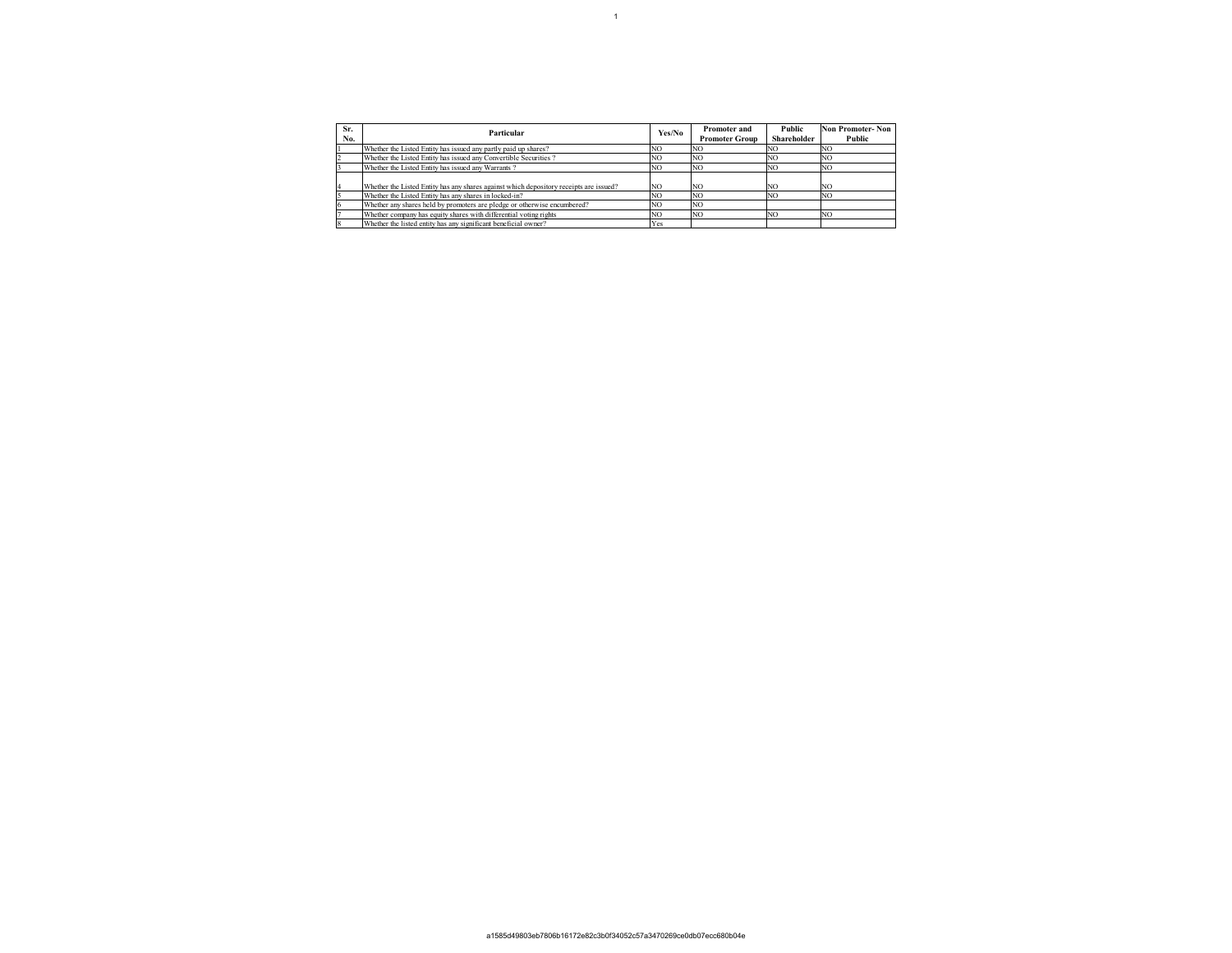|                          | Table I Summary Statement holding of Specified securities |                                  |                                                       |                                                       |                                                               |                                                               |                                                                                                                               |             |                                                          |          |                              |                                                                                                           |                                                                                                                                                                                   |                                   |                                    |                             |                                    |                                                                          |
|--------------------------|-----------------------------------------------------------|----------------------------------|-------------------------------------------------------|-------------------------------------------------------|---------------------------------------------------------------|---------------------------------------------------------------|-------------------------------------------------------------------------------------------------------------------------------|-------------|----------------------------------------------------------|----------|------------------------------|-----------------------------------------------------------------------------------------------------------|-----------------------------------------------------------------------------------------------------------------------------------------------------------------------------------|-----------------------------------|------------------------------------|-----------------------------|------------------------------------|--------------------------------------------------------------------------|
|                          |                                                           |                                  |                                                       |                                                       |                                                               |                                                               |                                                                                                                               |             |                                                          |          |                              |                                                                                                           |                                                                                                                                                                                   |                                   |                                    |                             |                                    |                                                                          |
|                          |                                                           |                                  |                                                       |                                                       |                                                               |                                                               |                                                                                                                               |             | Number of Voting Rights held in each class of securities |          |                              |                                                                                                           |                                                                                                                                                                                   | <b>Number of Locked in shares</b> |                                    | Number of Shares pledged or |                                    |                                                                          |
|                          |                                                           |                                  |                                                       |                                                       |                                                               |                                                               |                                                                                                                               |             | <b>No of Voting Rights</b>                               |          |                              |                                                                                                           | <b>Shareholding</b>                                                                                                                                                               |                                   |                                    |                             |                                    |                                                                          |
| Category<br>$\mathbf{u}$ | Category of<br>shareholder<br>(II)                        | Nos. of<br>shareholders<br>(III) | No. of fully<br>paid up equity<br>shares held<br>(IV) | No. of Partly<br>paid-up equity<br>shares held<br>(V) | No. of shares<br>underlying<br>Depository<br>Receipts<br>(VI) | Total nos.<br>shares held<br>$(VII) =$<br>$(IV)+(V)+$<br>(VI) | Shareholding<br>as a % of total<br>no. of shares<br>(calculated as<br>per SCRR,<br>1957)<br>(VIII)<br>As a % of<br>$(A+B+C2)$ | Class eg: X | Class eg: v                                              | Total    | Total as a %<br>of $(A+B+C)$ | No. of Shares<br>Underlying<br>Outstanding<br>convertible<br>securities<br>(including<br>Warrants)<br>(X) | as a $%$<br>assuming full<br>conversion of<br>convertible<br>securities<br>$($ as a<br>percentage of<br>diluted share<br>capital)<br>$(XI)= (VII)+(X)$<br>As a % of<br>$(A+B+C2)$ | No. (a)                           | As a % of total<br>Shares held (b) | No. (a)                     | As a % of total<br>Shares held (b) | Number of<br>equity shares<br>held in<br>dematerialized<br>form<br>(XIV) |
|                          | Promoter &                                                |                                  |                                                       |                                                       |                                                               |                                                               |                                                                                                                               |             |                                                          |          |                              |                                                                                                           |                                                                                                                                                                                   |                                   |                                    |                             |                                    |                                                                          |
| (A)                      | <b>Promoter Group</b>                                     |                                  | 36247                                                 |                                                       |                                                               | 36247                                                         | 53.30                                                                                                                         | 36247.00    | 0.00                                                     | 36247.00 | 53.30                        | 0.00                                                                                                      | 53.30                                                                                                                                                                             | 0.00                              | 0.00                               | 0.00                        | 0.00                               | 35747.00                                                                 |
| (B)                      | Public                                                    | 3485                             | 31753                                                 |                                                       |                                                               | 31753                                                         | 46.70                                                                                                                         | 31753.00    | 0.00                                                     | 31753.00 | 46.70                        | 0.00                                                                                                      | 46.70                                                                                                                                                                             | 0.00                              | 0.00                               | 364.00                      | 0.54                               | 26471.00                                                                 |
|                          | <b>Non Promoter - Non</b>                                 |                                  |                                                       |                                                       |                                                               |                                                               |                                                                                                                               |             |                                                          |          |                              |                                                                                                           |                                                                                                                                                                                   |                                   |                                    |                             |                                    |                                                                          |
| (C)                      | <b>Public</b>                                             |                                  |                                                       |                                                       |                                                               |                                                               |                                                                                                                               |             |                                                          |          |                              |                                                                                                           |                                                                                                                                                                                   |                                   |                                    |                             |                                    |                                                                          |
| (C1)                     | <b>Shares</b> underlying                                  |                                  |                                                       |                                                       |                                                               |                                                               |                                                                                                                               |             |                                                          |          |                              |                                                                                                           |                                                                                                                                                                                   |                                   |                                    |                             |                                    |                                                                          |
|                          | <b>DRs</b>                                                |                                  |                                                       |                                                       |                                                               |                                                               |                                                                                                                               |             |                                                          |          |                              |                                                                                                           |                                                                                                                                                                                   |                                   |                                    |                             |                                    |                                                                          |
| (C2)                     | Shares held by                                            |                                  |                                                       |                                                       |                                                               |                                                               |                                                                                                                               |             |                                                          |          |                              |                                                                                                           |                                                                                                                                                                                   |                                   |                                    |                             |                                    |                                                                          |
|                          | <b>Employee Trusts</b>                                    |                                  |                                                       |                                                       |                                                               |                                                               |                                                                                                                               |             |                                                          |          |                              |                                                                                                           |                                                                                                                                                                                   |                                   |                                    |                             |                                    |                                                                          |
|                          | Total                                                     | 3491                             | 68000                                                 |                                                       |                                                               | 68000                                                         | 100                                                                                                                           | 68000       |                                                          | 68000    | 100                          |                                                                                                           | 100                                                                                                                                                                               |                                   |                                    | 364                         | 0.54                               | 62218.00                                                                 |

 $11 - 1$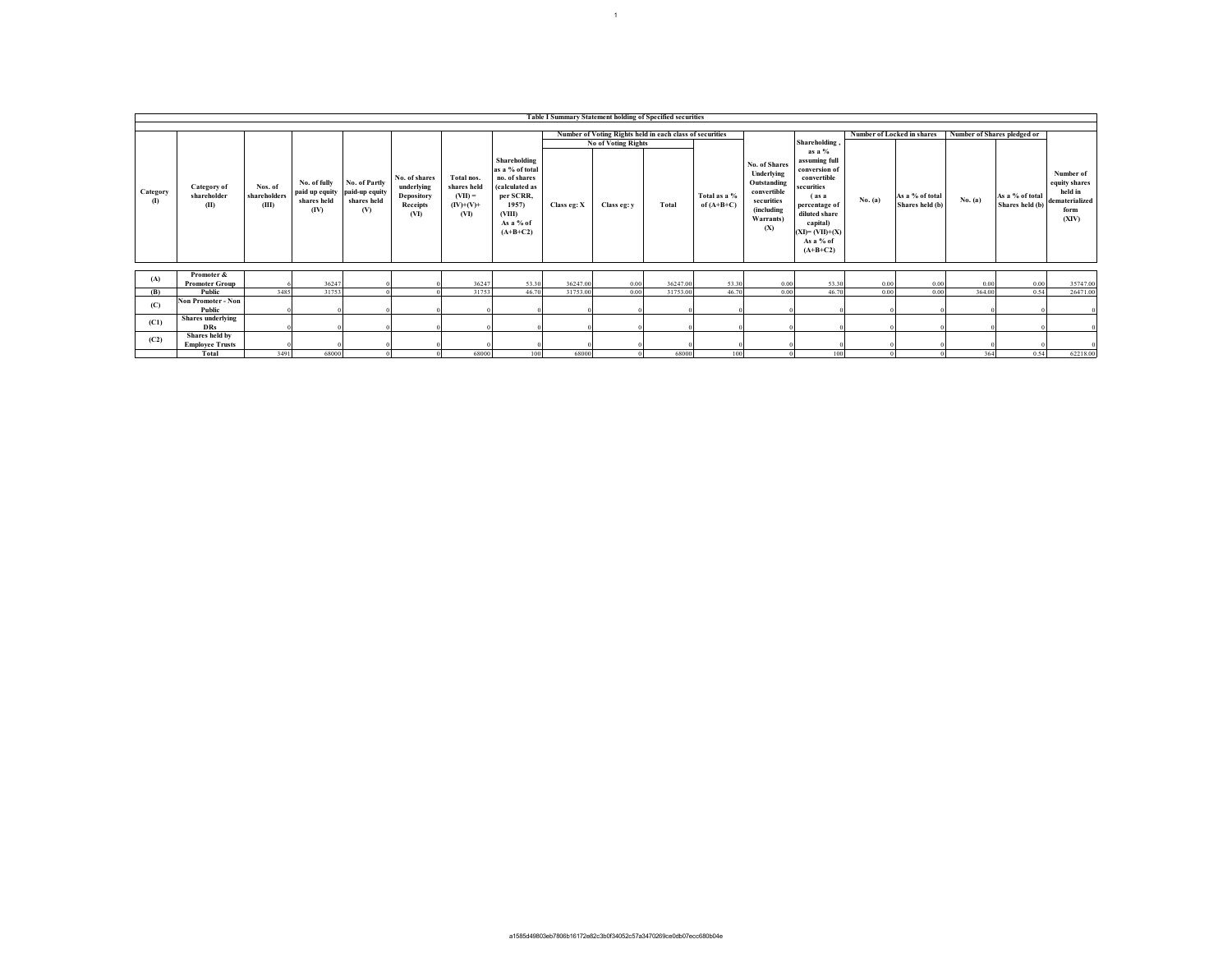|               | Table II - Statement showing shareholding pattern of the Promoter and Promoter Group |                                  |                                     |                                                               |                                                               |                                                           |                                                                                        |             |                                                          |          |                              |                                                                                                                  |                                                                                                                                                          |         |                                    |                                               |                                                                          |                                    |
|---------------|--------------------------------------------------------------------------------------|----------------------------------|-------------------------------------|---------------------------------------------------------------|---------------------------------------------------------------|-----------------------------------------------------------|----------------------------------------------------------------------------------------|-------------|----------------------------------------------------------|----------|------------------------------|------------------------------------------------------------------------------------------------------------------|----------------------------------------------------------------------------------------------------------------------------------------------------------|---------|------------------------------------|-----------------------------------------------|--------------------------------------------------------------------------|------------------------------------|
|               |                                                                                      |                                  |                                     |                                                               |                                                               |                                                           |                                                                                        |             |                                                          |          |                              |                                                                                                                  |                                                                                                                                                          |         |                                    |                                               |                                                                          |                                    |
|               |                                                                                      |                                  |                                     |                                                               |                                                               |                                                           |                                                                                        |             | Number of Voting Rights held in each class of securities |          |                              |                                                                                                                  | Shareholding,                                                                                                                                            |         | Number of Locked in shares         | Number of Shares pledged or                   |                                                                          |                                    |
|               |                                                                                      |                                  |                                     |                                                               |                                                               |                                                           |                                                                                        |             | No of Voting Rights                                      |          |                              |                                                                                                                  | as a $%$                                                                                                                                                 |         |                                    |                                               |                                                                          |                                    |
|               | Category & Name of the shareholders                                                  | Nos. of<br>shareholders<br>(III) | No. of fully<br>shares held<br>(IV) | Partly paid-up<br>paid up equity equity shares<br>held<br>(V) | No. of shares<br>underlying<br>Depository<br>Receipts<br>(VI) | Total nos.<br>shares held<br>$(VII) =$<br>$(IV)+(V)+(VI)$ | Shareholding<br>% calculated<br>as per SCRR,<br>1957 As a % of<br>$(A+B+C2)$<br>(VIII) | Class eg: X | Class eg: y                                              | Total    | Total as a % of<br>$(A+B+C)$ | No. of Shares<br>Underlying<br><b>Outstanding</b><br>convertible<br>securities<br>(including<br>Warrants)<br>(X) | assuming full<br>conversion of<br>convertible<br>securities (as<br>a percentage<br>of diluted<br>share capital)<br>$(XI)=$<br>$(VII)+(X)$ As a<br>$%$ of | No. (a) | As a % of total<br>Shares held (b) | As a % of total<br>No. (a)<br>Shares held (b) | Number of<br>equity shares<br>held in<br>dematerialized<br>form<br>(XIV) | Promoter/<br><b>Promoter Group</b> |
|               |                                                                                      |                                  |                                     |                                                               |                                                               |                                                           |                                                                                        |             |                                                          |          |                              |                                                                                                                  |                                                                                                                                                          |         |                                    |                                               |                                                                          |                                    |
|               |                                                                                      |                                  |                                     |                                                               |                                                               |                                                           |                                                                                        |             |                                                          |          |                              |                                                                                                                  |                                                                                                                                                          |         |                                    |                                               |                                                                          |                                    |
|               | Indian                                                                               |                                  |                                     |                                                               |                                                               |                                                           |                                                                                        |             |                                                          |          |                              |                                                                                                                  |                                                                                                                                                          |         |                                    |                                               |                                                                          |                                    |
|               | Individuals / Hindu Undivided Family                                                 |                                  |                                     |                                                               |                                                               |                                                           |                                                                                        |             |                                                          |          |                              |                                                                                                                  |                                                                                                                                                          |         |                                    |                                               |                                                                          |                                    |
|               | Harshavardhan B Doshi                                                                |                                  | 2070                                |                                                               |                                                               | 2070                                                      | 3.04                                                                                   | 2070.00     | 0.00                                                     | 2070.00  | 3.04                         | 0.00                                                                                                             | 3.04                                                                                                                                                     | 0.00    | 0.00                               | 0.00<br>0.00                                  |                                                                          | 2070.00 Promoter                   |
|               | LALAN AJAY KAPADIA                                                                   |                                  | 365                                 |                                                               |                                                               | 365                                                       | 0.54                                                                                   | 365.00      | 0.00                                                     | 365.00   | 0.54                         | 0.00                                                                                                             | 0.54                                                                                                                                                     | 0.00    | 0.00                               | 0.00<br>0.00                                  |                                                                          | 0.00 Promoter                      |
|               | Nihal Doshi                                                                          |                                  | 291                                 |                                                               |                                                               | 291                                                       | 0.43                                                                                   | 291.00      | 0.00                                                     | 291.00   | 0.43                         | 0.00                                                                                                             | 0.43                                                                                                                                                     | 0.00    | 0.00                               | 0.00<br>0.00                                  |                                                                          | 291.00 Promoter                    |
|               | LALAN AJAY KAPADIA                                                                   |                                  | 135                                 |                                                               |                                                               | 135                                                       | 0.20                                                                                   | 135.00      | 0.00                                                     | 135.00   | 0.20                         | 0.00                                                                                                             | 0.20                                                                                                                                                     | 0.00    | 0.00                               | 0.00<br>-0.00                                 |                                                                          | 0.00 Promoter                      |
|               | Central Government / State Government (s)                                            |                                  |                                     |                                                               |                                                               |                                                           |                                                                                        |             |                                                          |          |                              |                                                                                                                  |                                                                                                                                                          |         |                                    |                                               |                                                                          |                                    |
|               | Financial Institutions / Banks                                                       |                                  |                                     |                                                               |                                                               |                                                           |                                                                                        |             |                                                          |          |                              |                                                                                                                  |                                                                                                                                                          |         |                                    |                                               |                                                                          |                                    |
| $\frac{c}{d}$ | Any other (specify)                                                                  |                                  |                                     |                                                               |                                                               |                                                           |                                                                                        |             |                                                          |          |                              |                                                                                                                  |                                                                                                                                                          |         |                                    |                                               |                                                                          |                                    |
|               | Lanica Financial Services Pvt Ltd                                                    |                                  | 28366                               |                                                               |                                                               | 28366                                                     | 41.71                                                                                  | 28366.00    | 0.00                                                     | 28366.00 | 41.71                        | 0.00                                                                                                             | 41.71                                                                                                                                                    | 0.00    | 0.00                               | 0.00<br>0.00                                  |                                                                          | 28366.00 Promoter Group            |
|               | Carina Finvest Limited                                                               |                                  | 5020                                |                                                               |                                                               | 5020                                                      | 7.38                                                                                   | 5020.00     | 0.00                                                     | 5020.00  | 7.38                         | 0.00                                                                                                             | 7.38                                                                                                                                                     | 0.00    | 0.00                               | 0.00<br>0.00                                  |                                                                          | 5020.00 Promoter Group             |
|               | Sub-Total (A)(1)                                                                     |                                  | 36247                               |                                                               |                                                               | 36247                                                     | 53.30                                                                                  | 36247.00    | 0.00                                                     | 36247.00 | 53.30                        | 0.00                                                                                                             | 53.30                                                                                                                                                    | 0.00    | 0.00                               | 0.00<br>0.00                                  | 35747.00                                                                 |                                    |
|               | Foreign                                                                              |                                  |                                     |                                                               |                                                               |                                                           |                                                                                        |             |                                                          |          |                              |                                                                                                                  |                                                                                                                                                          |         |                                    |                                               |                                                                          |                                    |
|               | Individuals (Non-Resident Individuals/Foreign<br>Individuals)                        |                                  |                                     |                                                               |                                                               |                                                           |                                                                                        |             |                                                          |          |                              |                                                                                                                  |                                                                                                                                                          |         |                                    |                                               |                                                                          |                                    |
| (b)           | Government                                                                           |                                  |                                     |                                                               |                                                               |                                                           |                                                                                        |             |                                                          |          |                              |                                                                                                                  |                                                                                                                                                          |         |                                    |                                               |                                                                          |                                    |
|               | Institutions                                                                         |                                  |                                     |                                                               |                                                               |                                                           |                                                                                        |             |                                                          |          |                              |                                                                                                                  |                                                                                                                                                          |         |                                    |                                               |                                                                          |                                    |
| $\frac{c}{d}$ | Foreign Portfolio Investor                                                           |                                  |                                     |                                                               |                                                               |                                                           |                                                                                        |             |                                                          |          |                              |                                                                                                                  |                                                                                                                                                          |         |                                    |                                               |                                                                          |                                    |
| (e)           | Any other (specify)                                                                  |                                  |                                     |                                                               |                                                               |                                                           |                                                                                        |             |                                                          |          |                              |                                                                                                                  |                                                                                                                                                          |         |                                    |                                               |                                                                          |                                    |
|               | Sub Total (A) (2)                                                                    |                                  |                                     |                                                               |                                                               |                                                           |                                                                                        |             |                                                          |          |                              |                                                                                                                  |                                                                                                                                                          |         |                                    |                                               |                                                                          |                                    |
|               | <b>Total Shareholding of Promoter and Promoter</b><br>$Group(A)=(A)(1)+(A)(2)$       |                                  | 36247                               |                                                               |                                                               | 36247                                                     | 53.30                                                                                  | 36247.00    | 0.00                                                     | 36247.00 | 53.30                        | 0.00                                                                                                             | 53.30                                                                                                                                                    | 0.00    | 0.00                               | 0.00<br>0.00                                  | 35747.00                                                                 |                                    |

 $\sim10^4$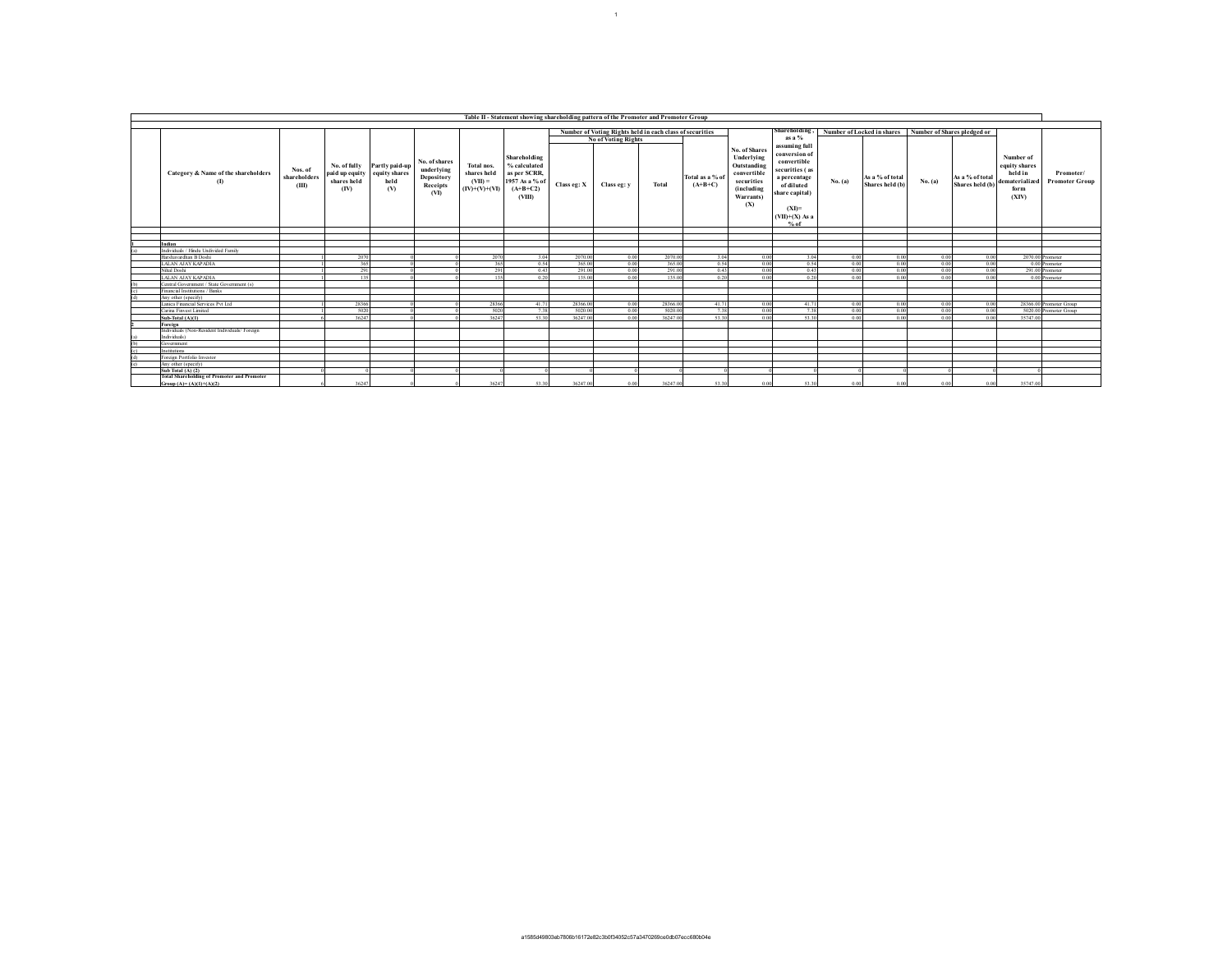|                                                                                   | Table III - Statement showing shareholding pattern of the Public shareholder |                            |                                                                  |                                   |                                                                         |                                                                                     |             |                     |          |                              |                                                                                                            |                                                                                                                        |         |                                    |                                       |                                                        |                                                                    |  |  |
|-----------------------------------------------------------------------------------|------------------------------------------------------------------------------|----------------------------|------------------------------------------------------------------|-----------------------------------|-------------------------------------------------------------------------|-------------------------------------------------------------------------------------|-------------|---------------------|----------|------------------------------|------------------------------------------------------------------------------------------------------------|------------------------------------------------------------------------------------------------------------------------|---------|------------------------------------|---------------------------------------|--------------------------------------------------------|--------------------------------------------------------------------|--|--|
| Number of Voting Rights held in each class of securities                          |                                                                              |                            |                                                                  |                                   |                                                                         |                                                                                     |             |                     |          |                              |                                                                                                            |                                                                                                                        |         | Number of Locked in shares         | Number of Shares pledged or otherwise |                                                        |                                                                    |  |  |
|                                                                                   |                                                                              |                            |                                                                  |                                   |                                                                         |                                                                                     |             | No of Voting Rights |          |                              |                                                                                                            | <b>Total Shareholding</b> , as                                                                                         |         |                                    |                                       |                                                        |                                                                    |  |  |
| Category & Name of the shareholders<br>$\left( \mathbf{I}\right)$                 | Nos. of shareholders<br>(III)                                                | equity shares held<br>(IV) | No. of fully paid up Partly paid-up equity<br>shares held<br>(V) | No. of shares<br>Receipts<br>(VI) | underlying Depository Total nos. shares held<br>$(VII) = (IV)+(V)+(VI)$ | Shareholding %<br>calculated as per<br>SCRR, 1957 As a % of<br>$(A+B+C2)$<br>(VIII) | Class eg: X | Class eg: y         | Total    | Total as a % of<br>$(A+B+C)$ | No. of Shares<br>Underlying<br><b>Outstanding</b><br>convertible securities<br>(including Warrants)<br>(X) | a % assuming full<br>conversion of<br>convertible securities (<br>as a percentage of<br>diluted share capital)<br>(XI) | No. (a) | As a % of total Shares<br>held (b) | No. (a)<br>(Not applicable)           | As a % of total Shares<br>held (b)<br>(Not applicable) | Number of equity<br>shares held in<br>dematerialized form<br>(XIV) |  |  |
|                                                                                   |                                                                              |                            |                                                                  |                                   |                                                                         |                                                                                     |             |                     |          |                              |                                                                                                            |                                                                                                                        |         |                                    |                                       |                                                        |                                                                    |  |  |
| Institutions<br>Mutual Funds                                                      |                                                                              |                            |                                                                  |                                   |                                                                         |                                                                                     |             |                     |          |                              |                                                                                                            |                                                                                                                        |         |                                    |                                       |                                                        |                                                                    |  |  |
|                                                                                   |                                                                              |                            |                                                                  |                                   |                                                                         |                                                                                     |             |                     |          |                              |                                                                                                            |                                                                                                                        |         |                                    |                                       |                                                        |                                                                    |  |  |
| 'enture Capital Funds                                                             |                                                                              |                            |                                                                  |                                   |                                                                         |                                                                                     |             |                     |          |                              |                                                                                                            |                                                                                                                        |         |                                    |                                       |                                                        |                                                                    |  |  |
| Alternate Investment Funds                                                        |                                                                              |                            |                                                                  |                                   |                                                                         |                                                                                     |             |                     |          |                              |                                                                                                            |                                                                                                                        |         |                                    |                                       |                                                        |                                                                    |  |  |
| Foreign Venture Capital Investors                                                 |                                                                              |                            |                                                                  |                                   |                                                                         | n                                                                                   |             |                     | - ni     |                              |                                                                                                            |                                                                                                                        |         |                                    |                                       |                                                        |                                                                    |  |  |
| Foreign Portfolio Investors                                                       |                                                                              |                            |                                                                  |                                   |                                                                         |                                                                                     |             |                     |          |                              |                                                                                                            |                                                                                                                        |         |                                    |                                       |                                                        |                                                                    |  |  |
| Financial Institutions/Banks                                                      |                                                                              |                            |                                                                  |                                   |                                                                         | 0.06                                                                                | 38.00       | 0.00                | 38.00    |                              | 0.06                                                                                                       | 0.06                                                                                                                   | 0.00    |                                    | 0.00                                  | 0.00                                                   | 10.00                                                              |  |  |
| Insurance Companies                                                               |                                                                              |                            |                                                                  |                                   |                                                                         |                                                                                     |             |                     |          |                              |                                                                                                            |                                                                                                                        |         |                                    |                                       |                                                        |                                                                    |  |  |
| Provident Funds/ Pension Funds<br>(h)                                             |                                                                              |                            |                                                                  |                                   |                                                                         |                                                                                     |             |                     |          |                              |                                                                                                            |                                                                                                                        |         |                                    |                                       |                                                        |                                                                    |  |  |
|                                                                                   |                                                                              |                            |                                                                  |                                   |                                                                         |                                                                                     |             |                     |          |                              |                                                                                                            |                                                                                                                        |         |                                    |                                       |                                                        |                                                                    |  |  |
| Sub Total (B) (1)                                                                 |                                                                              |                            |                                                                  |                                   |                                                                         | 0.06                                                                                | 38.00       | 0.00                | 38.00    |                              | 0.06<br>0.01                                                                                               | 0.06                                                                                                                   | 0.00    | 0.01                               | 0.00                                  | 0.00                                                   | 10.00                                                              |  |  |
| Central Government/ State Government(s)/                                          |                                                                              |                            |                                                                  |                                   |                                                                         |                                                                                     |             |                     |          |                              |                                                                                                            |                                                                                                                        |         |                                    |                                       |                                                        |                                                                    |  |  |
| President of India                                                                |                                                                              |                            |                                                                  |                                   |                                                                         |                                                                                     |             |                     |          |                              |                                                                                                            |                                                                                                                        |         |                                    |                                       |                                                        |                                                                    |  |  |
| Sub Total (B) (2)                                                                 |                                                                              |                            |                                                                  |                                   |                                                                         |                                                                                     |             |                     |          |                              |                                                                                                            |                                                                                                                        |         |                                    |                                       |                                                        |                                                                    |  |  |
| Non-institutions<br>Individuals                                                   |                                                                              |                            |                                                                  |                                   |                                                                         |                                                                                     |             |                     |          |                              |                                                                                                            |                                                                                                                        |         |                                    |                                       |                                                        |                                                                    |  |  |
| Individual shareholders holding nominal share capital<br>p to Rs. 2 lakhs         |                                                                              | 28449                      |                                                                  |                                   | 28449                                                                   | 41.84                                                                               | 28449.00    |                     | 28449.00 | 41.84                        |                                                                                                            | 41.84                                                                                                                  |         |                                    | 323.00                                | 0.48                                                   | 23513.00                                                           |  |  |
| HARSHAVARDHAN B DOSHI                                                             |                                                                              | 2883                       |                                                                  |                                   | 2883                                                                    | 4.24                                                                                | 2883.00     | 0.00                | 2883.00  |                              | 4.24<br>0.00                                                                                               | 4.24                                                                                                                   | 0.00    | 0.00                               | 0.00                                  | 0.00                                                   | 0.00                                                               |  |  |
| . Individual shareholders holding nominal share capital<br>excess of Rs. 2 lakhs. |                                                                              |                            |                                                                  |                                   |                                                                         |                                                                                     |             |                     |          |                              |                                                                                                            |                                                                                                                        |         |                                    |                                       |                                                        |                                                                    |  |  |
| NBFCs registered with RBI                                                         |                                                                              |                            |                                                                  |                                   |                                                                         | 0.01                                                                                | 5.00        | 0.00                | 5.00     |                              | 0.01<br>0.00                                                                                               | 0.01                                                                                                                   | 0.00    | 0.00                               | 0.00                                  | 0.00                                                   | 5.00                                                               |  |  |
|                                                                                   |                                                                              |                            |                                                                  |                                   |                                                                         |                                                                                     |             |                     |          |                              |                                                                                                            |                                                                                                                        |         |                                    |                                       |                                                        |                                                                    |  |  |
| Employee Trusts                                                                   |                                                                              |                            |                                                                  |                                   |                                                                         |                                                                                     |             |                     |          |                              |                                                                                                            |                                                                                                                        |         |                                    |                                       |                                                        |                                                                    |  |  |
| Any Other (specify)                                                               |                                                                              |                            |                                                                  |                                   |                                                                         |                                                                                     |             |                     |          |                              |                                                                                                            |                                                                                                                        |         |                                    |                                       |                                                        |                                                                    |  |  |
| <b>IEPF</b>                                                                       |                                                                              | 372                        |                                                                  |                                   | 372                                                                     | 0.55                                                                                | 372.00      | 0.00                | 372.00   | 0.55                         | 0.00                                                                                                       | 0.55                                                                                                                   | 0.00    | 0.00                               | 0.00                                  | 0.00                                                   | 372.00                                                             |  |  |
| Unclaimed or Suspense or Escrow Account                                           |                                                                              |                            |                                                                  |                                   |                                                                         |                                                                                     |             |                     |          |                              |                                                                                                            |                                                                                                                        |         |                                    |                                       |                                                        |                                                                    |  |  |
| Foreign Nationals                                                                 |                                                                              |                            |                                                                  |                                   |                                                                         |                                                                                     |             |                     |          |                              |                                                                                                            |                                                                                                                        |         |                                    |                                       |                                                        |                                                                    |  |  |
| 11P                                                                               |                                                                              |                            |                                                                  |                                   |                                                                         |                                                                                     |             |                     |          |                              |                                                                                                            |                                                                                                                        |         |                                    |                                       |                                                        |                                                                    |  |  |
| Bodies Corporate                                                                  | $-43$                                                                        | 987                        |                                                                  |                                   | 987                                                                     | 1.45                                                                                | 987.00      | 0.00                | 987.00   | 1.45                         | 0.00                                                                                                       | 1.45                                                                                                                   | 0.00    | 0.00                               | 18.00                                 | 0.03                                                   | 767.00                                                             |  |  |
| <b>Clearing Members</b>                                                           |                                                                              | 123                        |                                                                  |                                   | 123                                                                     | 0.18                                                                                | 123.00      | 0.00                | 123.00   |                              | 0.18<br>0.00                                                                                               | 0.18                                                                                                                   | 0.00    | 0.00                               | 0.00                                  | 0.00                                                   | 123.00                                                             |  |  |
|                                                                                   |                                                                              |                            |                                                                  |                                   |                                                                         |                                                                                     |             |                     |          |                              |                                                                                                            |                                                                                                                        |         |                                    |                                       |                                                        |                                                                    |  |  |
| Employees                                                                         |                                                                              |                            |                                                                  |                                   |                                                                         |                                                                                     |             |                     |          |                              |                                                                                                            |                                                                                                                        |         |                                    |                                       |                                                        |                                                                    |  |  |
| Director or Director's Relatives                                                  |                                                                              |                            |                                                                  |                                   |                                                                         |                                                                                     |             |                     |          |                              |                                                                                                            |                                                                                                                        |         |                                    |                                       |                                                        |                                                                    |  |  |
| Market Maker                                                                      |                                                                              |                            |                                                                  |                                   |                                                                         |                                                                                     |             |                     |          |                              |                                                                                                            |                                                                                                                        |         |                                    |                                       |                                                        |                                                                    |  |  |
| Non-Resident Indian (NRI)                                                         |                                                                              |                            |                                                                  |                                   |                                                                         | 0.47                                                                                | 321.00      | 0.00                | 321.00   |                              | 0.47<br>0.00                                                                                               | 0.47                                                                                                                   | 0.00    | 0.01                               | 0.00                                  | 0.00                                                   | 223.00                                                             |  |  |
| Overseas Corporate Bodies                                                         |                                                                              |                            |                                                                  |                                   |                                                                         |                                                                                     |             |                     |          |                              |                                                                                                            |                                                                                                                        |         |                                    |                                       |                                                        |                                                                    |  |  |
| Frusts                                                                            |                                                                              |                            |                                                                  |                                   |                                                                         | 0.01                                                                                | 9.00        | 0.00                | 9.00     |                              | 0.01<br>0.00                                                                                               | 0.01                                                                                                                   | 0.00    | 0.00                               | 0.00                                  | 0.00                                                   | 9.00                                                               |  |  |
| HUF                                                                               | $\overline{131}$                                                             | 1449                       |                                                                  |                                   | 1449                                                                    | 2.13                                                                                | 1449.00     | 0.00                | 1449.00  | 2.13                         | 0.00                                                                                                       | 2.13                                                                                                                   | 0.00    | 000                                | 23.00                                 | 0.03                                                   | 1449.00                                                            |  |  |
|                                                                                   |                                                                              |                            |                                                                  |                                   |                                                                         |                                                                                     |             |                     |          |                              |                                                                                                            |                                                                                                                        |         |                                    |                                       |                                                        |                                                                    |  |  |
| Sub Total (B) (3)<br>Total Public Shareholding (B)-                               | 3479                                                                         | 31715                      |                                                                  |                                   | 31715                                                                   | 46.64                                                                               | 31715.00    | 0.00                | 31715.00 | 46.64                        | 0.00                                                                                                       | 46.64                                                                                                                  | 0.00    | 0.00                               | 364.00                                | 0.54                                                   | 26461.00                                                           |  |  |
| $(B)(1)+(B)(2)+(B)(3)$                                                            | 3485                                                                         | 31753                      |                                                                  |                                   | 31753                                                                   | 46.70                                                                               | 31753.00    | 0.00                | 31753.00 | 46.70                        | 0.01                                                                                                       | 46.70                                                                                                                  | 0.00    |                                    | 364.00                                | 0.54                                                   | 26471.00                                                           |  |  |

 $\sim10^4$